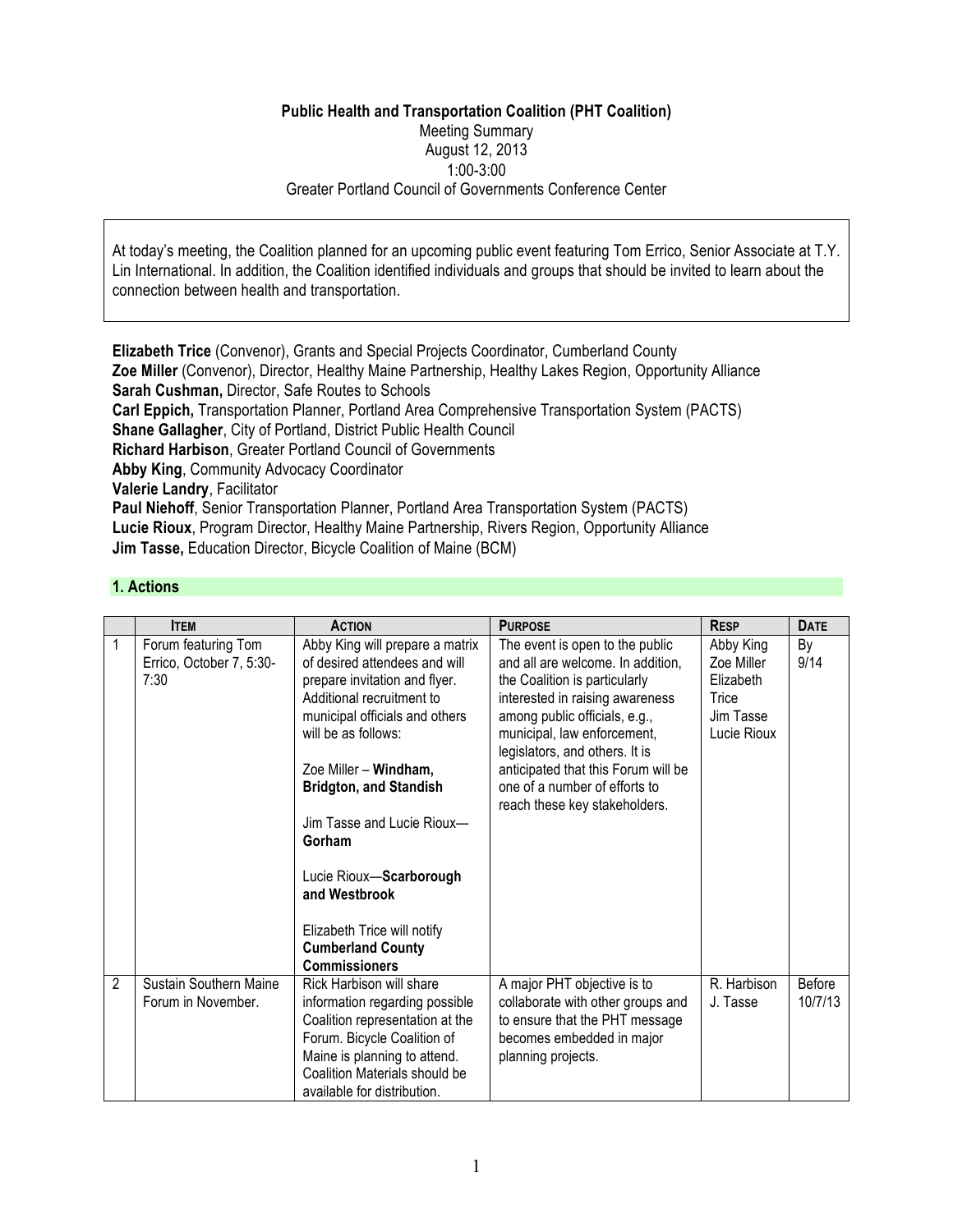## 2. Announcements

- Elizabeth Trice announced that the Maine Association of New Americans and Bicycle Coalition of Maine (BCM) are collaborating to get **bikes and bike education to recent immigrants.** New immigrants who are seeking asylum are not allowed to work or obtain driver's licenses. The objective is to identify individuals in this sector who will be able to train others in bicycle safety. Shannon Belt from Westbrook High School Alternative Learning is providing the bicycles and BCM is responsible for the education effort.
- Sustain Southern Maine (SSM) is hosting a **major forum** in early November; 20 tables have been set aside for model towns and SSM members. PHT members agreed that it would be important to share information about the PHT Coalition at this event.
- The Community Transformation Grant (CTG) **Active Community Environment (ACE) budget and workplan** was circulated by Jim Tasse to the PHT Coalition, which acts as the ACE Advisory Group. The budget and workplan were approved by the Coalition and submitted to Shane Gallagher (CTG Coordinator/City of Portland) who has since sent it to the Oversight Sub-committee for review. The Oversight Sub-committee will meet on August 26, 2013 for the final vote on the budget and workplan before submission to the state CTG Manager.
- The Bicycle Coalition of Maine (BCM) is now developing **Active Community Environment (ACE) teams in York County,** possibly including the towns of Ogunquit, Wells, and Sanford. This effort will be in addition to similar efforts (sponsored by PACTS) in Biddeford, Saco, and Old Orchard Beach.
- **South Portland Transit Hub** is under development at Ocean Avenue and Thomas Street in Portland, with funds set aside for alternative transportation investments. More information can be obtained by contacting PACTS.
- Jeff Levine, Planning and Urban Development Director, City of Portland, is planning (and seeking resources for) a **bikeshare program** in Portland.
- PACTS is working with **Southern Maine Community College on a Transportation Demand Management (TDM) plan.** The general purpose is to increase overall system efficiency by encouraging a shift from single occupancy vehicle (SOV) trips to other modes such as car pooling, walking, biking, and adjusting the flow of autos during peak times. An array of stakeholders are involved in the process (residents, students, administrators, faculty, etc.), the result of which will be short and long-term goals and strategies.
- PACTS is analyzing the impact of **eliminating four on and off ramps** to improve traffic/pedestrian/bicycle conditions to improve traffic, pedestrian, and bicycle flow in an around the Thompson's Point, Train Station, and downtown.
- Zoe Miller met with Doug Beck (Physical Activity Coordinator, Maine CDC) regarding the **Rural Active Living Assessment (RALA).** Initially, the assessment will be conducted with Windham, and subsequently with Cape Elizabeth, Standish, and Bridgton.
- Zoe Miller is interested in receiving suggestions on **large indoor spaces** that could be used for public walking.
- Shane Gallagher reported on the City of Portland's Robert Wood Johnson funded project entitled "*Developing a sustainable model for cross-jurisdictional sharing for public health services among Portland, Cumberland County, and the state of Maine."* Shane indicated that the connection between public health and transportation has been raised in the project discussions; he credits this awareness to a presentation made by the PHT Coalition (Elizabeth Trice and Zoe Miller) to the Cumberland District Public Health Council. More information on the project can be obtained via the following link: http://www.phsharing.org/sites/cumberland\_county\_me/
- PACTS is working with the Town of **Gorham on a bike-ped plan.**
- Rick Harbison reported on a DOT GIS data set—bicycle level of service—for all state roads e.g., road width, speed, and number of cars. While the accuracy of this information is not yet clear, Rick will determine how this data can be shared with PHT members. In particular, it would be useful for BCM's work in York County.